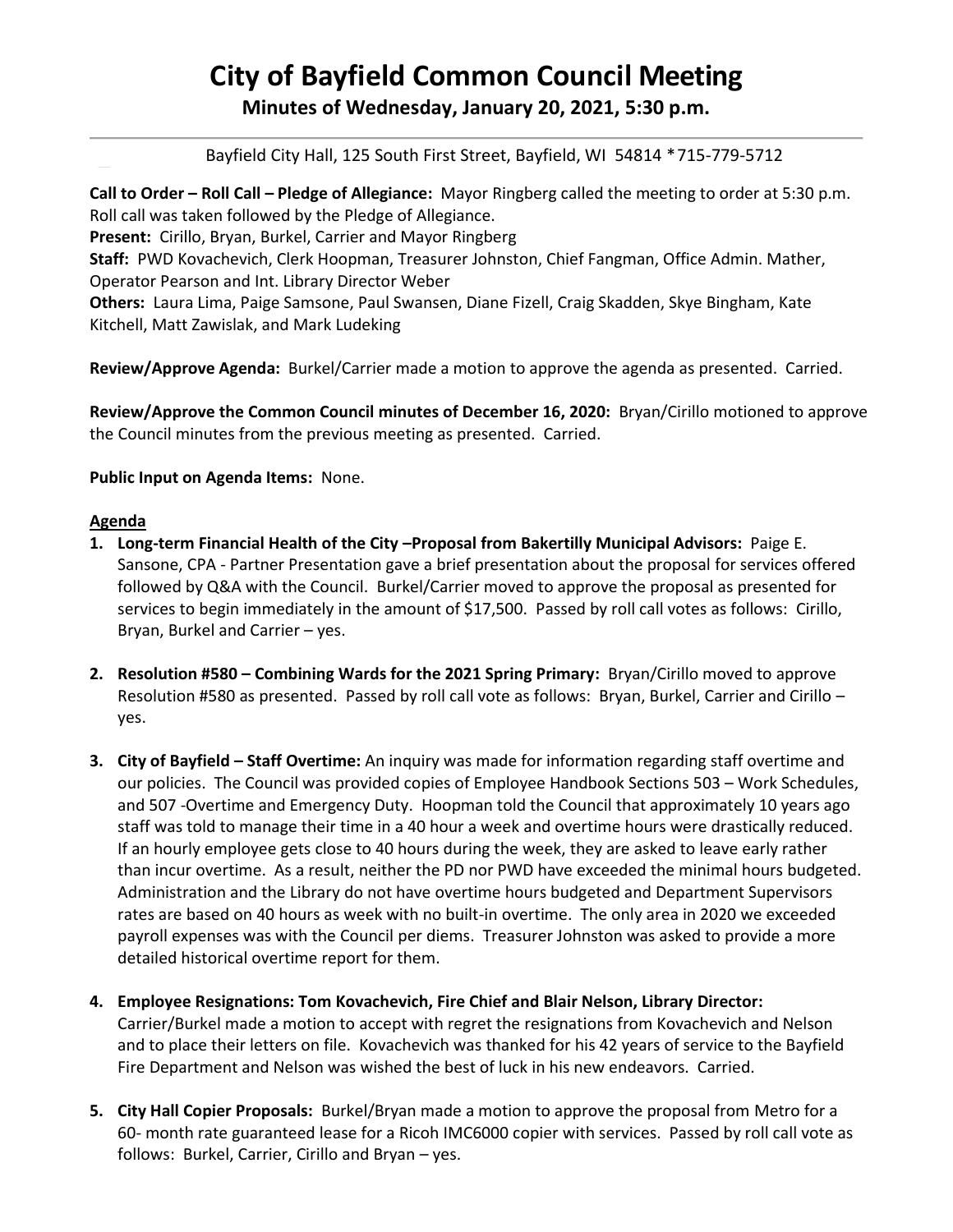**6. City of Bayfield City Hall Hours:** Burkel/Carrier made a motion, which was slightly amended to change the City Hall hours to Monday and Friday – 8 a.m. to 4 p.m.; Tuesday-Thursday – 10 a.m. to 4 p.m. Discussion. Staff hours will continue to be weekdays from 7:30 a.m. to 4 p.m. Passed by roll call vote as follows: Carrier, Cirillo, Bryan and Burkel – yes.

## **7. Project Updates**

- **a. Marina Breakwell/Seawall Project:** The Harbor Commission is expecting 95% engineering drawings at their next meeting. Project expected to be bid out this Spring.
- **b. Bayfield & Ashland County Regional Housing Study:** The first round of surveys were mailed and they achieved a 20+ response rate. They are sending out second surveys with hopes at getting up to 30+% response rate. Should have final report by May/June 2021. Because of the delays the City needs to extend our contract with NWRP. Burkel/Carrier made a motion giving the Mayor authority to sign a contract extension if there is no change to the cost. Carried.
- **c. Parks and Recreation – Big Ravine and Bayfield Area Trails Updates**: Trail work is great.
- **d. Memorial Park Walkway:** Donations for this project have been coming in steadily. The WCMG application will be reviewed soon.
- **e. Green Infrastructure:** Four Ordinances are now being vetted and it was noted we need to move forward with public education and involvement.
- **f. Bayfield Carnegie Library Pillar Project Update:** Project is 50% complete and is now shut down. Will start back up this Spring when the weather permits.
- **g. City Hall Phone and Internet Project –Update**: Hopeful this much needed project will be completed in February 2021.
- **8. Mayor's Report-** The Mayor indicated he is feeling hopeful; vaccines coming and possibly more support for our operations.

## **File Reports from Committees, Commission & Boards:**

**Fire Department:** Minutes of Sept. 14, Oct. 5, and Dec. 7, 2020 & Jan. 4, 2021 **Harbor:** Minutes of January 4, 2021 **Library**: Minutes of December 9, 2020 and January 5, 2021 **Parking:** Minutes of January 12, 2021 **Parks and Rec**.: Minutes of January 7, 2021 **Police Department**: December 2020 Reports **Tree Board:** Annual Report – Beth Cozzi, Forester The Council received the minutes listed above. Carrier gave a summary on the Parking Committee's activities and noted they are moving forward with developing a Parking Management Plan which includes paid parking, a survey to the community, and better identification of the City's parking issues. Cozzi was thanked for her annual report and her

efforts and achievements in 2020.

## **Correspondence**: None.

## **Treasurer** -**December Treasurer's Report, Voucher Payments, Fund Summary, and Budgets:**

Bryan/Burkel made a motion to accept the Treasurer's Reports as presented and to place them on file. Passed by roll call vote: Cirillo, Bryan, Burkel and Carrier – yes.

## **Next Mtgs.** February 10, and February 17, 2021

Discussion ensued on the special meeting; how it would be conducted, the topics and the need. The Mayor asked for Councilor's to submit the items they would like discussed by February 5, 2021. Hoopman asked if the meeting time could be reconsidered if these were discussion or educational type meetings. Could they be during the day? The consensus of the Council was to keep the time at 5:30 p.m.